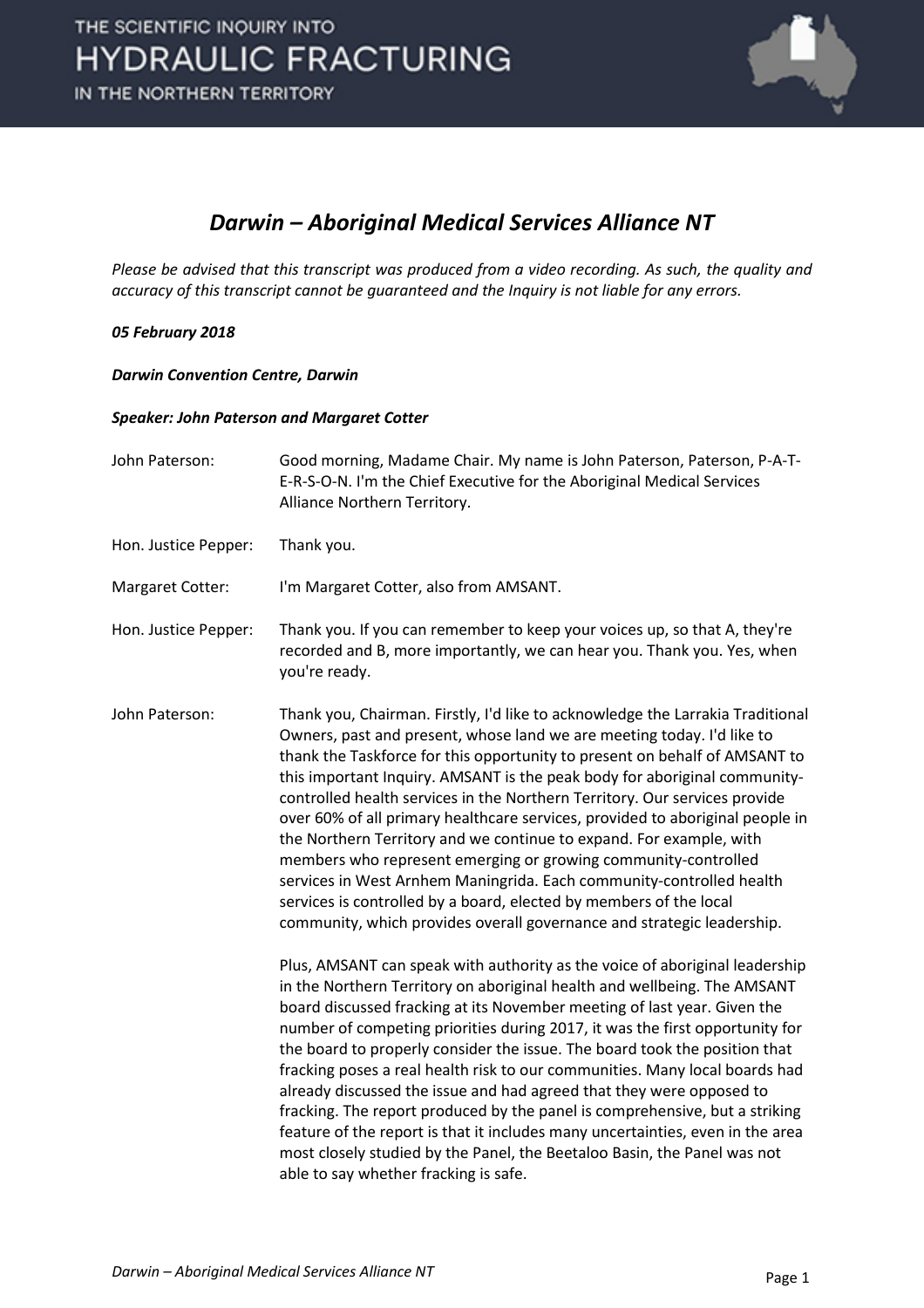

They recommended detailed environmental risk assessments. However, given how little is known about key issues such as water ecology, environmental biodiversity and public health risk, and the uncertain impact of climate change on this critical area, AMSANT does not believe the timelimited environmental impact statement can provide sufficient reassurance that fracking is safe, not now or for future generations to come. Most importantly for AMSANT, in position of fracking against the wishes of the majority of aboriginal community members will cause deep divisions and impact on the social and emotional wellbeing of community members.

A threat to the health of our country in a lot of ways is a threat to our people's health. These cannot be separated. The report has highlighted the precautionary principle which says that a risk must be minimised. If the exact risk is unknown, but its impact is likely to be severe. We believe given the evidence, that the precautionary principle should guide us to continue a ban on fracking. If the decision is that fracking should go ahead which we strongly oppose, then the Traditional Owners of Aboriginal Land should only be asked to make a decision after a full environmental impact assessment has been undertaken.

Information must be provided to traditional owners by a totally independent third party, which should not be either government or gas companies, but a respected non-commercial scientific body. I'd now like to turn to some of the key issues. First one, risk to public health. As outlined in our submission, which we'll table this morning, there is a substantial evidence from peer-reviewed papers in the United States and Europe that fracking poses a risk to public health across key areas of water and air pollution. The panel agreed that there were well-founded concerns about the safety of fracking in the United States but also found that this was largely because the fracking industry had been poorly regulated and allowed to occur very close to where people live and work.

The panel asserted that much improved regulation and world best practices in mining safety would be able to make fracking safe in the Northern Territory. With a sparse population means that it is easy to ensure fracking does not occur close to where people live and work. However, we are not reassured by the assertion that mining regulation can be quickly brought up to world best practice standards and that mining can be kept away from human settlements.

Communities are rightly skeptical about the capacity of the government to regulate mining given the repeating environmental issues caused by the mining in the Northern Territory. An example is the McArthur River Mine where the catastrophic failure of the mining company to adhere to environmental standards has not stopped the mining company from being given approval to expand. This is also despite the objections of the communities and the Northern Land Council. Furthermore, gas companies are likely to want to frack close to settled areas where there are already roads and infrastructure in order to reduce costs.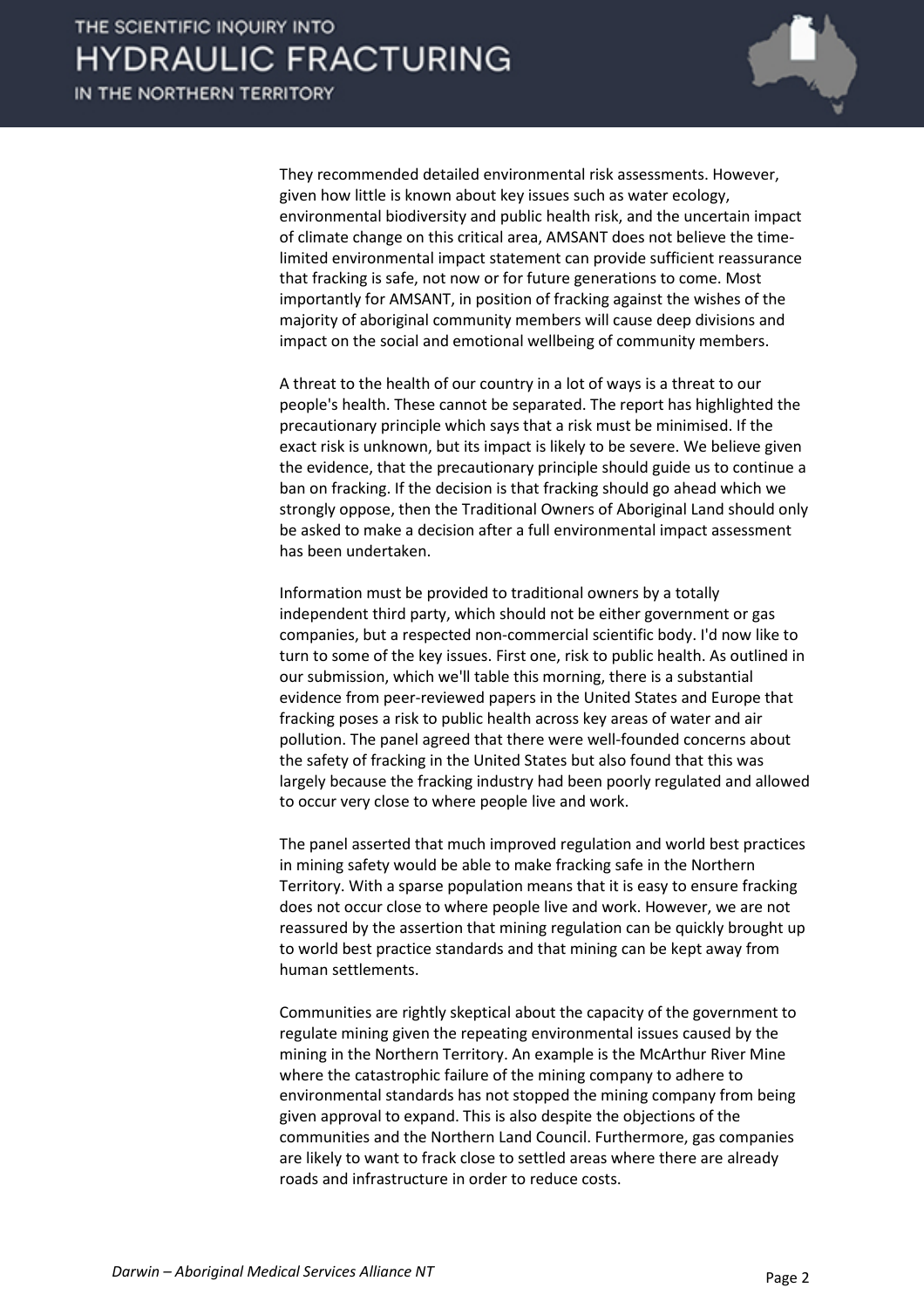

The remote Northern Territory is populated as we, the aboriginal people, have always lived here and always will. Increased employment for aboriginal people could improve population health given that secure, reasonably paid employment is linked to better health outcomes. However, the number of jobs created is uncertain and debated. The experience of Queensland and other communities is that there is a short-term boom which puts a strain on community resources and that many jobs go to the outsiders. The record of the mining industry employing aboriginal people in the Northern Territory is mixed at best. A few short-term jobs would not outweigh the risks of proceeding.

The next topic, risks to social and emotional wellbeing. As social and emotional wellbeing is connected to the health of mother earth, we are responsible for custodianship of our country and feel this responsibility very deeply. A threat to the wellbeing of country is a threat to people's wellbeing. Western scientific understanding has now caught up with indigenous understanding of the connection between mind and body, with diseases such as diabetes and stroke, which are very common in our communities, being linked to the high levels of stress and depression.

The life expectancy of aboriginal in the Northern Territory is the lowest in the nation with the widest gap. Tragically, the life expectancy of aboriginal women in the Northern Territory may now be dropping due to the ever growing burden of chronic disease. We cannot afford to introduce another threat to the wellbeing of our people. The panel has partly recognised the importance of country to the wellbeing of aboriginal people but has dismissed the evidence about the impact on mental health of fracking. We believe that the peer-reviewed literature is concerning, as is the experience of many of those living close to fracking in Queensland.

Most importantly, the concerns of multiple aboriginal communities across the Northern Territory for the health of their country must not be dismissed by the panel. Next issue, water. Water is essential to life. We have reviewed the chapter on water and believe that it is full of uncertainties about the impact of fracking on complex systems of aquifers which are poorly understood, and key risks such as contamination.

AMSANT recognises the limitations of our technical expertise. However, we also believe that it is unreasonable to assume that western science can quickly remedy all of the major knowledge gaps and environmental impact process which will have to be conducted reasonably quickly. It is also unrealistic to assume that there will be a high standard of regulation which is monitored closely and that mining companies would always adhere to world's best practice. History tells us in the Northern Territory and elsewhere that failures in both regulation and mining practice are more than likely to occur.

In summary, our assessment is that the draught final report is comprehensive but we believe its conclusions are flawed. The report documents many uncertainties in areas where critical knowledge is lacking. It also documents widespread community opposition to fracking in both